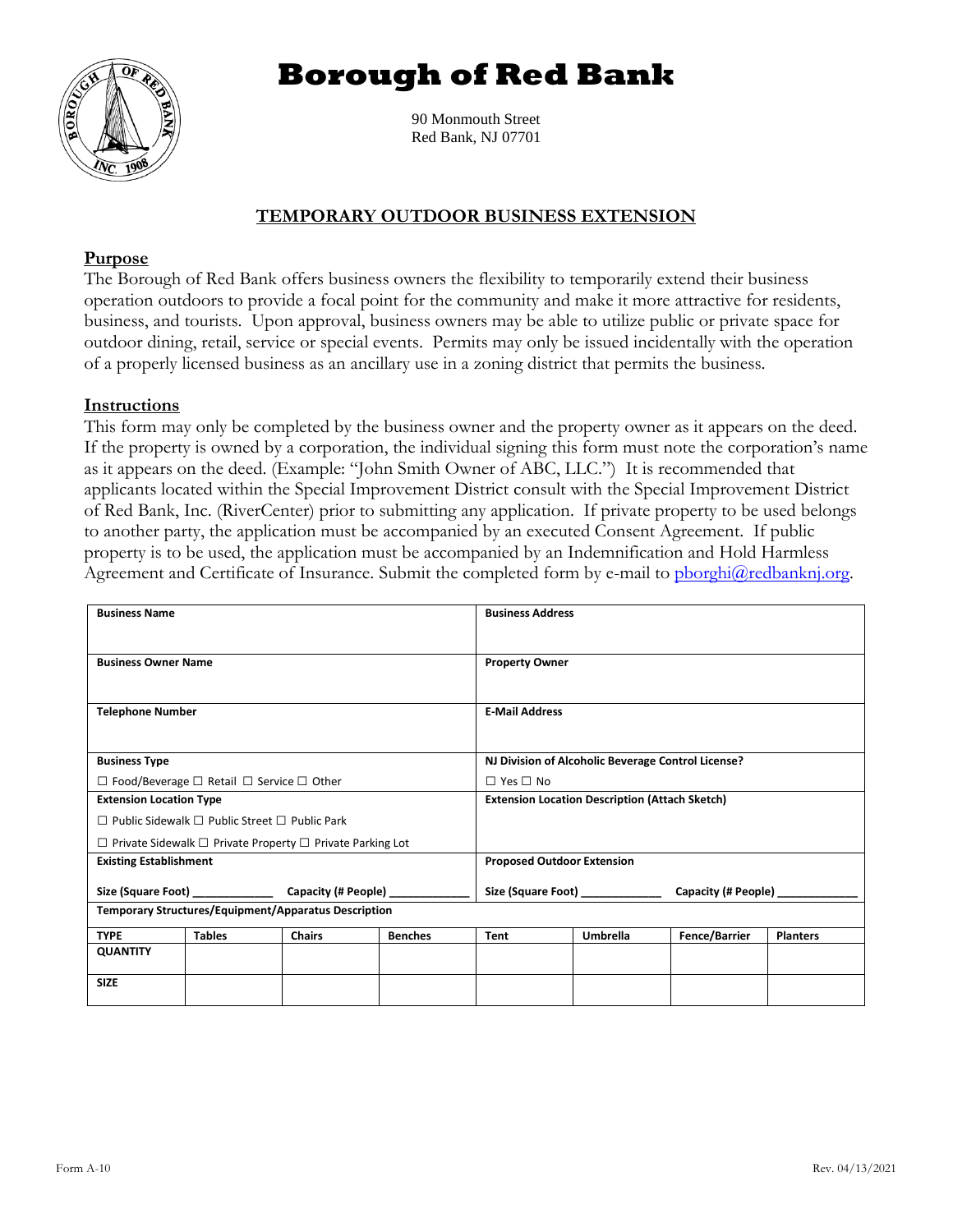# **Application Requirements Checklist (To be Completed by Applicant)**

| $\Box$ Completed & Signed Application (Including Extension Plan & Litter Control Plan)                                                                                                                                                                                                                                                                                                                                                                                                             |                                                                                                                                                                                                                                                                                                                                   |  |  |                                                                                                                       |
|----------------------------------------------------------------------------------------------------------------------------------------------------------------------------------------------------------------------------------------------------------------------------------------------------------------------------------------------------------------------------------------------------------------------------------------------------------------------------------------------------|-----------------------------------------------------------------------------------------------------------------------------------------------------------------------------------------------------------------------------------------------------------------------------------------------------------------------------------|--|--|-----------------------------------------------------------------------------------------------------------------------|
| $\Box$ Signed Acknowledgement and Acceptance of Outdoor Business Extension Regulations                                                                                                                                                                                                                                                                                                                                                                                                             |                                                                                                                                                                                                                                                                                                                                   |  |  |                                                                                                                       |
| $\Box$ Local Health Department Food Handlers License Number: ______________________                                                                                                                                                                                                                                                                                                                                                                                                                |                                                                                                                                                                                                                                                                                                                                   |  |  | $\Box$ Not Applicable                                                                                                 |
| $\square$ NJ Division of Alcoholic Beverage Control License Number: $\_{$                                                                                                                                                                                                                                                                                                                                                                                                                          |                                                                                                                                                                                                                                                                                                                                   |  |  | $\Box$ Not Applicable                                                                                                 |
| $\Box$ Property Owner Consent Agreement (For Private Property or Adjacent Public Property)                                                                                                                                                                                                                                                                                                                                                                                                         |                                                                                                                                                                                                                                                                                                                                   |  |  | $\Box$ Not Applicable                                                                                                 |
| $\Box$ Public Property Indemnification and Hold Harmless Agreement                                                                                                                                                                                                                                                                                                                                                                                                                                 |                                                                                                                                                                                                                                                                                                                                   |  |  | $\Box$ Not Applicable                                                                                                 |
| $\Box$ Certificate of Insurance                                                                                                                                                                                                                                                                                                                                                                                                                                                                    |                                                                                                                                                                                                                                                                                                                                   |  |  | $\Box$ Not Applicable                                                                                                 |
| $\Box$ Fees<br><b>Annual Application Fee</b><br><b>(2021 RATE)</b><br>Sidewalk (1 <sup>st</sup> Year) License<br>Sidewalk $(2^{nd}$ Year & Subsequent Years) License Extension Sq. Ft. $\overline{\phantom{a}}$ $\overline{\phantom{a}}$ x \$4.00 per sq. ft. =<br>+ "Broadwalk" Zone (with ABC License)<br>+ "Broadwalk" Zone (no ABC License)<br>+ Street Parking Zone (dining, with ABC License)<br>+ Street Parking Zone (dining, no ABC License)<br>+ Street Parking Zone (non-dining/retail) | Extension Sq. Ft. ____________ x \$2.00 per sq. ft. =<br># Parking Stalls _____ x # Months _____ x \$200 =<br># Parking Stalls ______ x # Months _____ x \$160 =<br># Parking Stalls ______ x # Months _____ x \$100 =<br># Parking Stalls _____ x # Months _____ x \$ 80 =<br># Parking Stalls ______ x # Months _____ x \$ 50 = |  |  | \$100.00<br>$\sharp$ and $\sharp$<br>$\frac{1}{2}$<br>$\frac{1}{2}$<br>$\frac{1}{2}$<br>$\mathsf{S}$ and $\mathsf{S}$ |
| TOTAL:                                                                                                                                                                                                                                                                                                                                                                                                                                                                                             |                                                                                                                                                                                                                                                                                                                                   |  |  | \$                                                                                                                    |

#### **Authorization & Attestation**

With my signature below, I attest that each of the above items is true. I accept the permit subject to all conditions set forth in any Ordinance or Resolution heretofore adopted by the Mayor and Council of the Borough of Red Bank. I understand that violations will be enforced by the Borough of Red Bank and my permit may be revoked.

| <b>Business Owner Printed Name</b>             |  | <b>Business Owner Signature</b>                                    | Date                                                                                                                                                                                                                                                                                                                                                                                                                     |  |
|------------------------------------------------|--|--------------------------------------------------------------------|--------------------------------------------------------------------------------------------------------------------------------------------------------------------------------------------------------------------------------------------------------------------------------------------------------------------------------------------------------------------------------------------------------------------------|--|
|                                                |  | <b>Application Review (To be Completed by Borough of Red Bank)</b> |                                                                                                                                                                                                                                                                                                                                                                                                                          |  |
|                                                |  |                                                                    |                                                                                                                                                                                                                                                                                                                                                                                                                          |  |
|                                                |  |                                                                    |                                                                                                                                                                                                                                                                                                                                                                                                                          |  |
|                                                |  |                                                                    |                                                                                                                                                                                                                                                                                                                                                                                                                          |  |
| Code Enforcement:                              |  |                                                                    |                                                                                                                                                                                                                                                                                                                                                                                                                          |  |
| Police Department:                             |  |                                                                    |                                                                                                                                                                                                                                                                                                                                                                                                                          |  |
| Administration:                                |  |                                                                    |                                                                                                                                                                                                                                                                                                                                                                                                                          |  |
| Mayor & Council: $\Box$ Approved $\Box$ Denied |  |                                                                    | Date: $\frac{1}{\sqrt{1-\frac{1}{2}}}\frac{1}{\sqrt{1-\frac{1}{2}}}\frac{1}{\sqrt{1-\frac{1}{2}}}\frac{1}{\sqrt{1-\frac{1}{2}}}\frac{1}{\sqrt{1-\frac{1}{2}}}\frac{1}{\sqrt{1-\frac{1}{2}}}\frac{1}{\sqrt{1-\frac{1}{2}}}\frac{1}{\sqrt{1-\frac{1}{2}}}\frac{1}{\sqrt{1-\frac{1}{2}}}\frac{1}{\sqrt{1-\frac{1}{2}}}\frac{1}{\sqrt{1-\frac{1}{2}}}\frac{1}{\sqrt{1-\frac{1}{2}}}\frac{1}{\sqrt{1-\frac{1}{2}}}\frac{1}{\$ |  |
| Resolution #: _______________                  |  | License #: _________________                                       |                                                                                                                                                                                                                                                                                                                                                                                                                          |  |
|                                                |  |                                                                    |                                                                                                                                                                                                                                                                                                                                                                                                                          |  |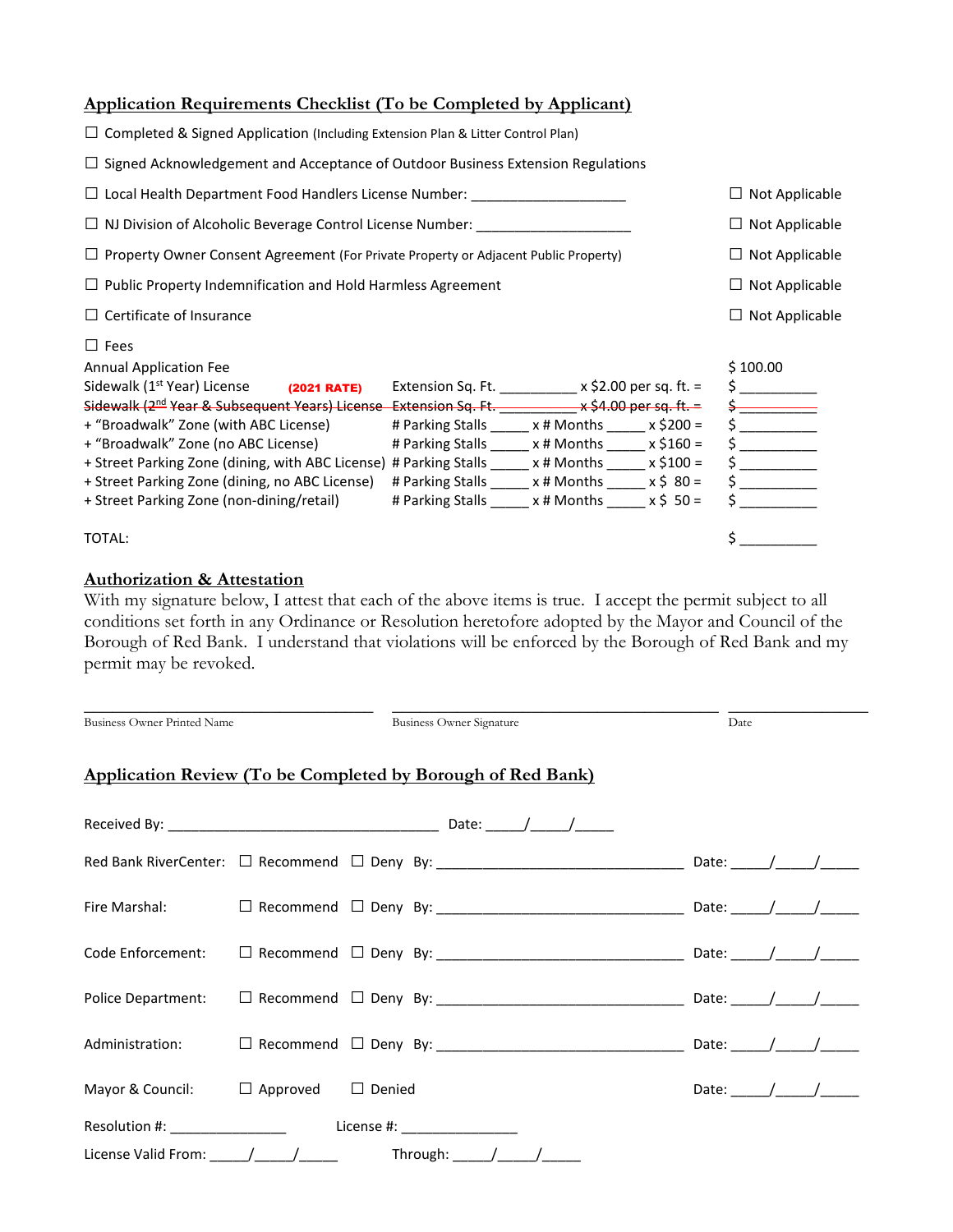# **TEMPORARY OUTDOOR BUSINESS EXTENSION REGULATIONS**

Temporary outdoor business extension may be established incidentally with the operation of a properly licensed business as an ancillary use in a zoning district that permits the business. The issuance of a permit shall not be construed or interpreted to convey any property rights or any estate in land to any person or business. Permits are non-transferable. It is recommended that applicants located within the Special Improvement District consult with the Special Improvement District of Red Bank, Inc. (RiverCenter) prior to submitting any application. Failure to comply with any conditions set forth in any Ordinance or Resolution of the Borough of Red Bank may result in revocation of the permit.

1. Limitations on area. In no event shall the uses permitted by issuance of permit reduce the portion of any sidewalk customarily used by pedestrians to less than five (5) feet in width. Nothing will be placed within five (5) feet of a fire hydrant, pedestrian crosswalk, or handicapped corner curb cut. The outdoor seating area of the premises may only extend the width of the storefront, unless authorized by the adjacent property owner. No chairs, tables, or other furnishings shall be located, whether in use or not, within three feet of any curb.

No auxiliary or temporary electrical or heating appliances, devices, or systems shall be utilized or installed for outdoor use unless such devices, appliances, or systems and their use have been installed and approved in accordance with the provisions of the Uniform Construction Code and/or the Uniform Fire Code.

The permit application shall include a plan showing the location of the outdoor premises the applicant is seeking permission to occupy in relation to the surrounding buildings, streets, and sidewalks, along with the location of all furnishings to be placed in the area. The diagram shall identify the perimeter area, the dimensions of the area, the distance from perimeter to curb or nearest obstacle, number and placement of furnishes, and the design and materials of the required divider. The plan shall also include but not be limited to, confirmation of the number of existing, approved tables/seats, a depiction of all aisles, routes of ingress and egress, clearances/distances between tables, an illustration, rendering, and/or photograph of all proposed furniture, umbrellas, and trash receptacles, etc. If applicable, the application shall also include a brief written narrative describing the proposed method of serving food and beverages in the newly proposed areas. The applicant should also include how the proposed plan conforms to all safety and precautionary measures relating to social distancing and COVID-19 related issues.

- 2. Operation. All holders of a permit may begin food and beverage sales/service in the outdoor premises area at 8:00 a.m. and must conclude all food and beverage sales/service in the area and clear the area no later than 10:00 p.m. from Sunday to Thursday and no later than 11:00 p.m. on Fridays and Saturdays. Such permitted area shall be used for business purposes only during the hours specified herein, and neither before nor after such hours. Outdoor premises may be ordered closed at any time by the Borough, for any reason including, but not limited to, construction, maintenance, public health, safety or welfare, emergencies, public parades, and special events. Where exigent circumstances exist and a police officer or other authorized officer or employee of the Borough gives notice to a licensee to temporarily move from a location or suspend outdoor premises operations, such licensee shall comply with the notice. Exigent circumstances shall include, but not be limited to, unusually heavy pedestrian or vehicular traffic, the existence of any obstructions in the public space at or near such locations, a parade, a demonstration, or any other such event or occurrence at or near such location.
- 3. Americans with Disabilities Act. Any person receiving a permit hereunder agrees to fully comply with all requirements of the Americans with Disabilities Act as currently existing or as may be hereafter amended.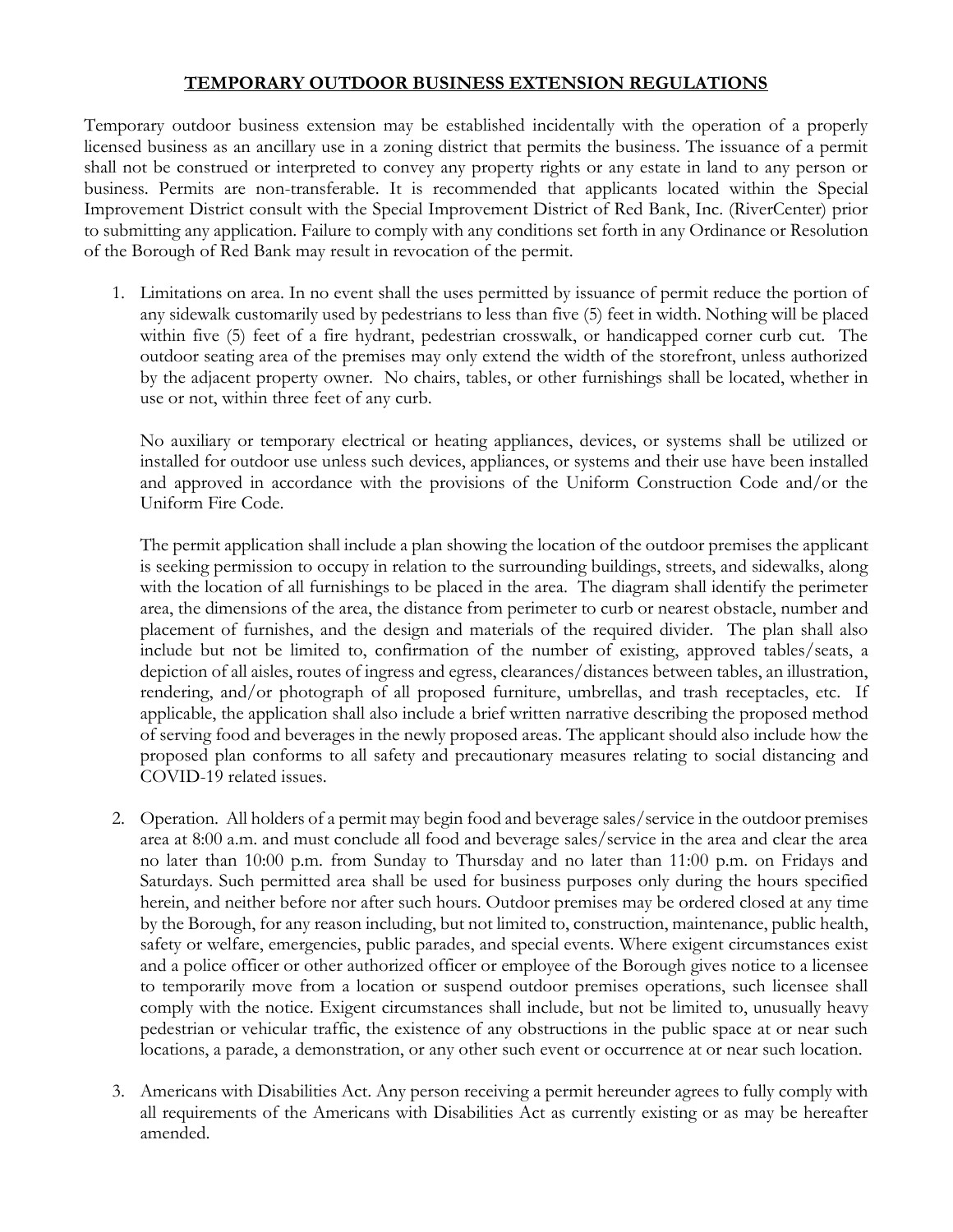- 4. Divider. For outdoor premises located on public sidewalks, the area shall be separated from the remaining sidewalk by non-permanent barriers that can be disassembled and removed if necessary. This barrier should be of a simple post and chain construction, with posts of 33-36 inches in height above the surface of the sidewalk. Posts should be spaced no more than four (4) feet apart. The design of the divider must be included in the permit application and shown on the diagram. All tables, chairs, and other furnishings shall be located within the limits of the divider and shown on the diagram.
- 5. Health and Sanitation. The business shall keep the area clean, neat, and orderly at all times. The business is responsible for removing all debris and trash from the outdoor premises at all times. Any refuse or trash containers placed upon the sidewalk by the permittee must be emptied daily. The permittee's refuse or trash shall not be placed into a Borough sidewalk refuse or trash container. All food and beverages may be served only in/on a container/dish made of a product that does not easily shatter or break. Glass containers/dishes are prohibited. Tables shall be cleared of all moveable items such as dishes, condiments, and other service items when not occupied. The permittee shall comply with all health and sanitation regulations. Food establishments must be current with kitchen hood cleaning and hood suppression inspections. Applicants must submit a Litter Control Plan, which shall include a description of the number and location of trash receptacles proposed to service the outdoor dining area, and the frequency with which the outdoor dining area will be policed for litter in order to control the accumulation of trash/recycling.
- 6. Furnishings. Furnishings shall not be secured to lamp posts, streetlights, trees, or any public fixtures. All furnishing shall be removed from the permitted premises from time to time as required by the Borough. Should a severe storm warning be issued, all outdoor furniture shall be removed from the outdoor premises. At closing each day/evening all items used for seating to include umbrellas, chairs, tables, stations, etc. within the outdoor premises shall be removed or positioned as close as possible to the building until the next day's use. The permittee assumes all responsibility for any personal property left upon the sidewalk. The Borough is not responsible for any items left outside of the business premises. Furnishings shall be removed during snow fall and when sidewalks are snowcovered to facilitate snow removal.
	- a. Tables and Chairs. Tables and chairs shall match and be made of safe, sturdy, and durable material. All furniture shall be commercial grade and manufactured for outdoor use. White plastic or PVC furniture shall be prohibited.
	- b. Umbrellas. Each table may be equipped with one umbrella and shall be maintained in good, clean, and operable condition. Table umbrellas shall have no signs or advertisements on them, be completely contained within the outdoor area, even when fully extended, and shall maintain a clearance of not less than seven feet for the fabric and not less than eight feet for any frame or rigid material. All umbrellas must have a mobile base.
	- c. Signs. Any signs must be kept within the outdoor premises and are subject to sign permit approval. All such signs must comply with Borough code.
	- d. All kitchen equipment and refuse containers used to service the outdoor premises shall be located inside the primary business.
- 7. Alcohol. Only a properly permitted business, which holds a valid alcohol license for consumption on the premises, or with an extension of premises license, from the NJ Division of Alcoholic Beverage Control, may serve alcohol to customers in the outdoor premises, subject to the following restrictions:
	- a. Alcohol may only be served in the outdoor premises during the hours allowed under the Borough's ordinance for service.
	- b. Patrons may not be in possession of more than one alcoholic beverage.
	- c. Patrons may not remove alcohol from the premises. The area enclosed for the outdoor premises shall be considered part of the premises for the purposes of consumption of alcoholic beverages.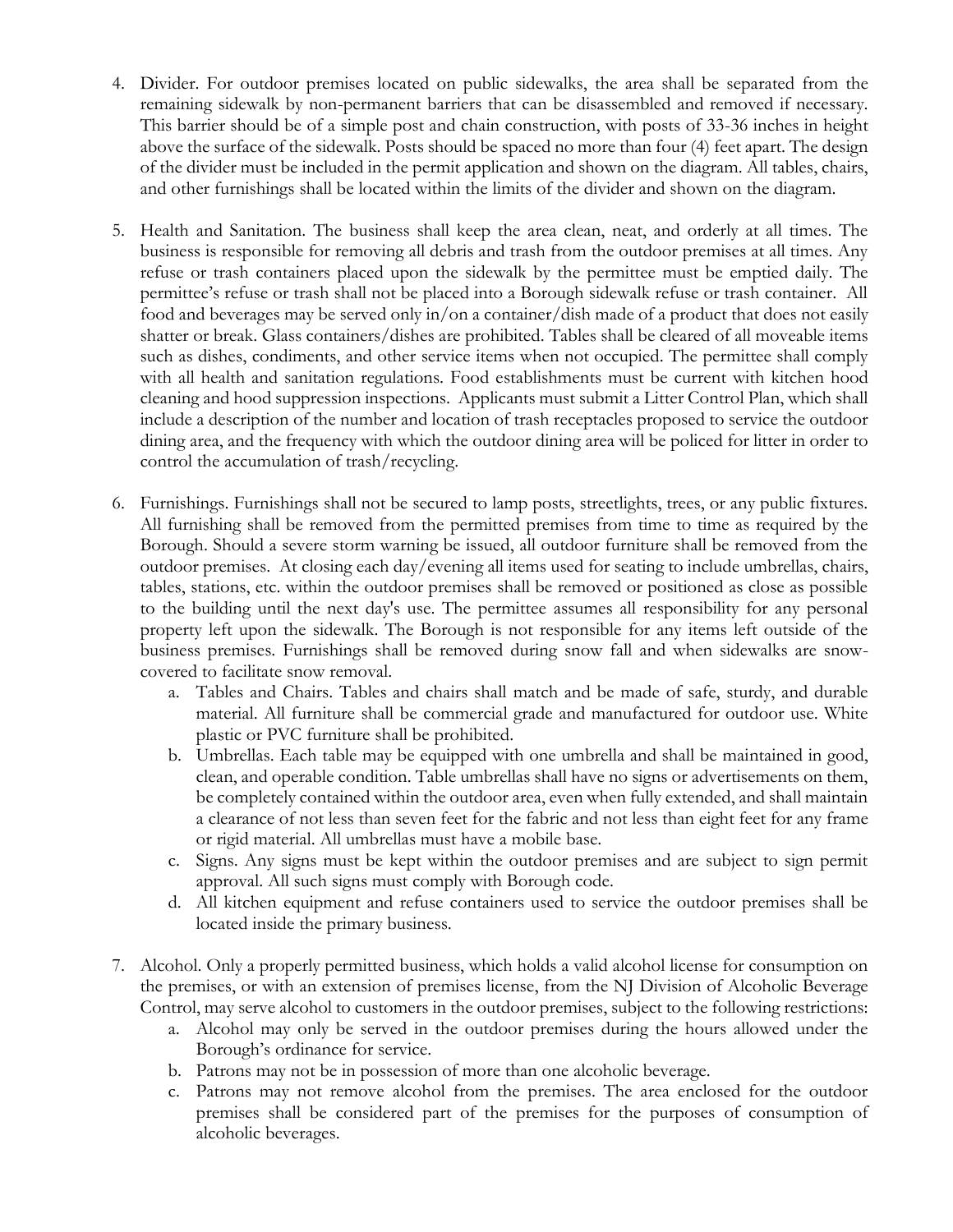- 8. Smoking. Patrons shall not be allowed to smoke within the outdoor premises.
- 9. Sound. Music, live or recorded, or other amplified sound shall be allowed within the outdoor premises, provided it does not violate the Borough's ordinances related to noise.

### **Acknowledgement & Acceptance**

With my signature below, I acknowledge and attest that I received a copy of the Borough of Red Bank Temporary Outdoor Business Extension Regulations. I understand and I agree that I will comply with all of these provisions. I accept the permit subject to all conditions set forth in any Ordinance or Resolution heretofore adopted by the Mayor and Council of the Borough of Red Bank. I understand that violations will be enforced by the Borough of Red Bank and my permit may be revoked.

Business Owner Printed Name Business Owner Signature Date Date

\_\_\_\_\_\_\_\_\_\_\_\_\_\_\_\_\_\_\_\_\_\_\_\_\_\_\_\_\_\_\_ \_\_\_\_\_\_\_\_\_\_\_\_\_\_\_\_\_\_\_\_\_\_\_\_\_\_\_\_\_\_\_\_\_\_\_ \_\_\_\_\_\_\_\_\_\_\_\_\_\_\_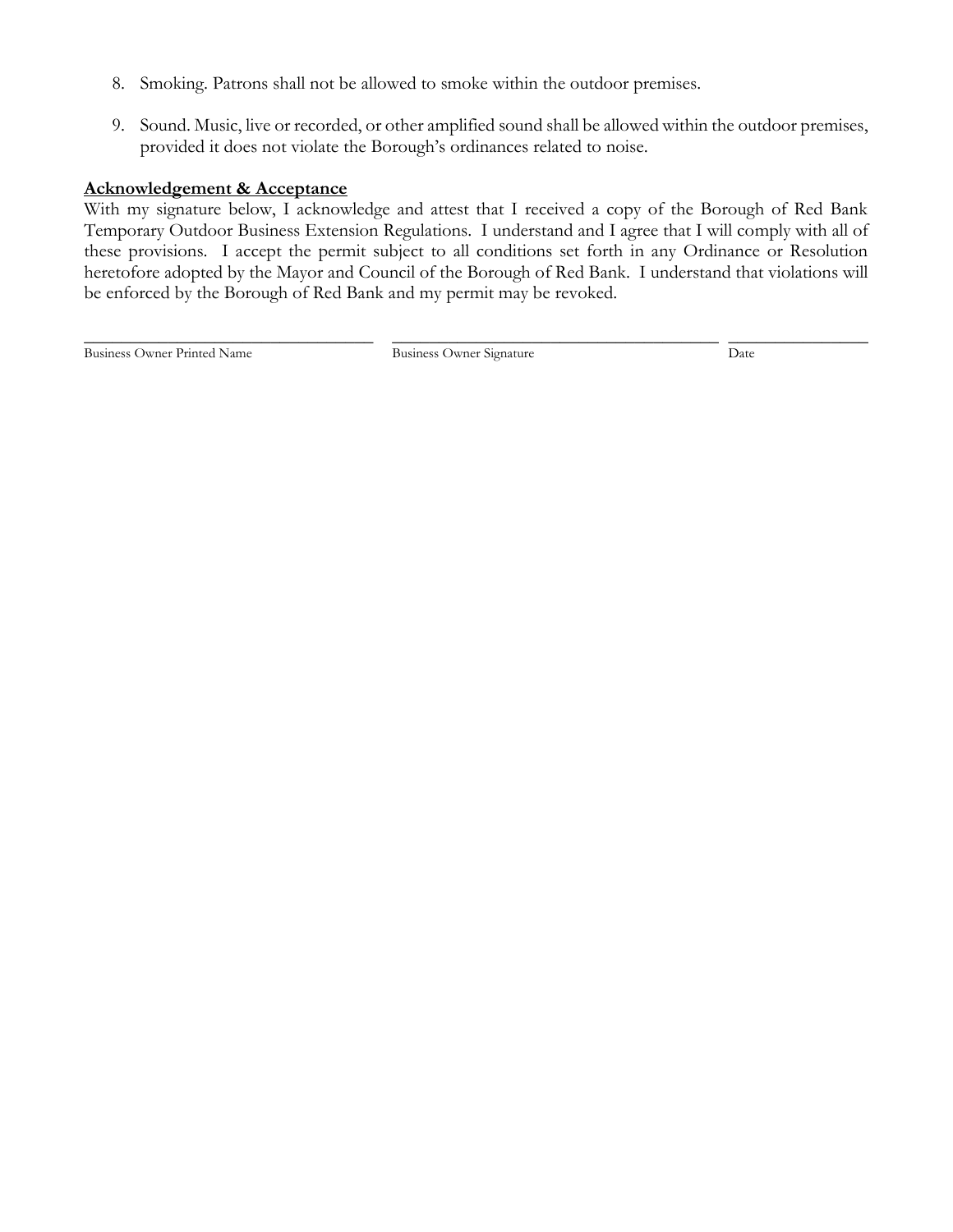# **TEMPORARY OUTDOOR BUSINESS EXTENSION PROPERTY OWNER CONSENT AGREEMENT**

| This     | Agreement made this                 |         | day<br>οt                                                                                                     | (Outdoor Business<br>(Property Owner). | 20      | between<br>(Operator<br>and                   |
|----------|-------------------------------------|---------|---------------------------------------------------------------------------------------------------------------|----------------------------------------|---------|-----------------------------------------------|
| Whereas, | the                                 | Outdoor | <b>Business</b>                                                                                               | Operator                               | located | at<br>has requested permission to temporarily |
|          | of the adjacent property located at |         | extend their business outdoors in front of the Owner's private property or to utilize the public right of way |                                        |         |                                               |

NOW, THEREFORE, the parties agree as follows: The Property Owner agrees to the location of the Outdoor Business Extension in front of the property on condition that the Outdoor Business Operator (1) indemnifies and holds the Property Owner harmless for all activities related to the outdoor business extension and (2) maintains the required insurance for the operation of an outdoor business at both locations.

\_\_\_\_\_\_\_\_\_\_\_\_\_\_\_\_\_\_\_\_\_\_\_\_\_\_\_\_\_\_\_\_\_\_\_\_\_\_ \_\_\_\_\_\_\_\_\_\_\_\_\_\_\_\_\_\_\_\_\_\_\_\_\_\_\_\_\_\_\_\_\_\_\_\_\_\_

\_\_\_\_\_\_\_\_\_\_\_\_\_\_\_\_\_\_\_\_\_\_\_\_\_\_\_\_\_\_\_\_\_\_\_\_\_\_ \_\_\_\_\_\_\_\_\_\_\_\_\_\_\_\_\_\_\_\_\_\_\_\_\_\_\_\_\_\_\_\_\_\_\_\_\_\_

\_\_\_\_\_\_\_\_\_\_\_\_\_\_\_\_\_\_\_\_\_\_\_\_\_\_\_\_\_\_\_\_\_\_\_\_\_\_ \_\_\_\_\_\_\_\_\_\_\_\_\_\_\_\_\_\_\_\_\_\_\_\_\_\_\_\_\_\_\_\_\_\_\_\_\_\_

\_\_\_\_\_\_\_\_\_\_\_\_\_\_\_\_\_\_\_\_\_\_\_\_\_\_\_\_\_\_\_\_\_\_\_\_\_\_ \_\_\_\_\_\_\_\_\_\_\_\_\_\_\_\_\_\_\_\_\_\_\_\_\_\_\_\_\_\_\_\_\_\_\_\_\_\_

ATTEST or WITNESS AND CONTROOR BUSINESS OPERATOR

ATTEST or WITNESS PROPERTY OWNER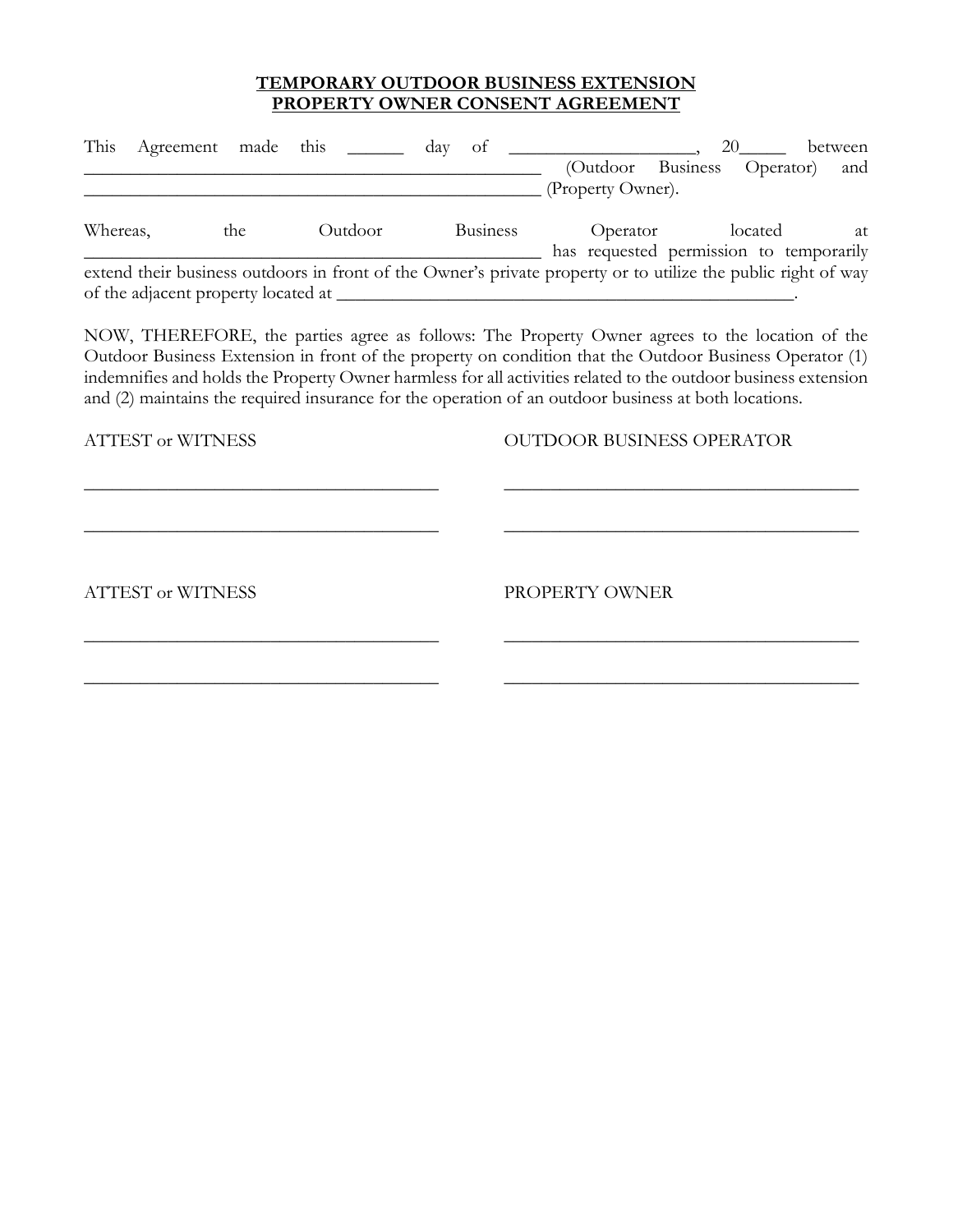**Borough of Red Bank** 



90 Monmouth Street Red Bank, NJ 07701

# **INDEMNITY AND HOLD HARMLESS AGREEMENT**

THIS AGREEMENT made this \_\_\_\_\_ day of \_\_\_\_\_\_\_\_\_\_\_\_\_\_\_\_, \_\_\_\_\_, by and between the Borough of Red Bank, County of Monmouth located at 90 Monmouth Street, Red Bank, New Jersey and:

WHEREAS, the Borough of Red Bank has reviewed the request as set forth above and approves same, subject to the following conditions:

- A. **\_\_\_\_\_\_\_\_\_\_\_\_\_\_\_\_\_\_\_\_** hereby agrees to defend, indemnify and hold the Borough of Red Bank harmless from any and all damage resulting from the granting of this request, including, but not limited to, property damage and/or personal injury, to themselves and/or third parties, and hereby releases, waives and forever discharges the said Borough, its servants, agents and employees from all such claims. Nothing herein shall be interpreted as obligating **\_\_\_\_\_\_\_\_\_\_\_\_\_\_\_\_\_\_\_\_** to indemnify the Borough against its sole negligence or willful misconduct.
- B. Should **\_\_\_\_\_\_\_\_\_\_\_\_\_\_\_\_\_\_\_\_** fail to defend and/or indemnify and save harmless, then, in such case, the Borough of Red Bank shall have full rights to defend, pay or settle the claim on its own behalf without notice to **\_\_\_\_\_\_\_\_\_\_\_\_\_\_\_\_\_\_\_\_** for all fees, costs, and payments made or agreed to be paid to discharge the claim. The Borough of Red Bank shall then have the right to commence a lawsuit against **\_\_\_\_\_\_\_\_\_\_\_\_\_\_\_\_\_\_\_\_** to recover all fees, costs and payments paid by the Borough of Red Bank to discharge the claim. **\_\_\_\_\_\_\_\_\_\_\_\_\_\_\_\_\_\_\_\_** agrees to pay all reasonable attorneys' fees necessary to enforce the indemnification.